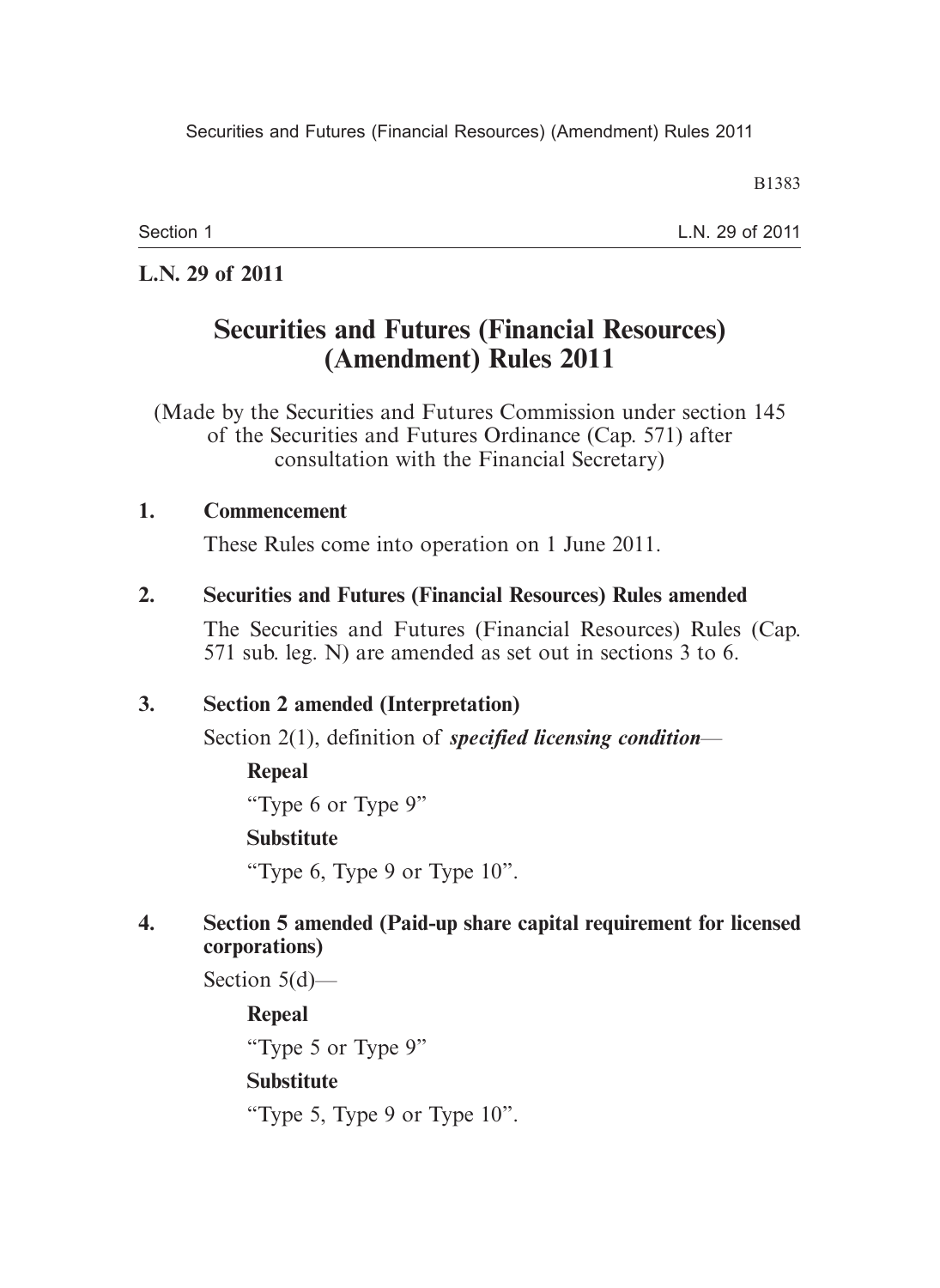Section 5

L.N. 29 of 2011

#### **5. Section 56 amended (Licensed corporations to submit returns to Commission)**

(1) Section  $56(1)(i)$ —

**Repeal**

"condition,"

## **Substitute**

"condition;".

(2) After section  $56(1)(i)$ —

## **Add**

- "(ia) Type 10 regulated activity, and it is not subject to the specified licensing condition,".
- (3) Section 56(3)(d)—

# **Repeal**

"activity,"

## **Substitute**

"activity;".

(4) After section  $56(3)(d)$ —

# **Add**

"(da) Type 10 regulated activity,".

# **6. Schedule 1 amended (Financial resources requirements)**

(1) Table 1, after entry relating to Type 9—

**Add**

"Type 10  $$5,000,000"$ .

 (2) Table 2, after entry relating to Type 9— **Add**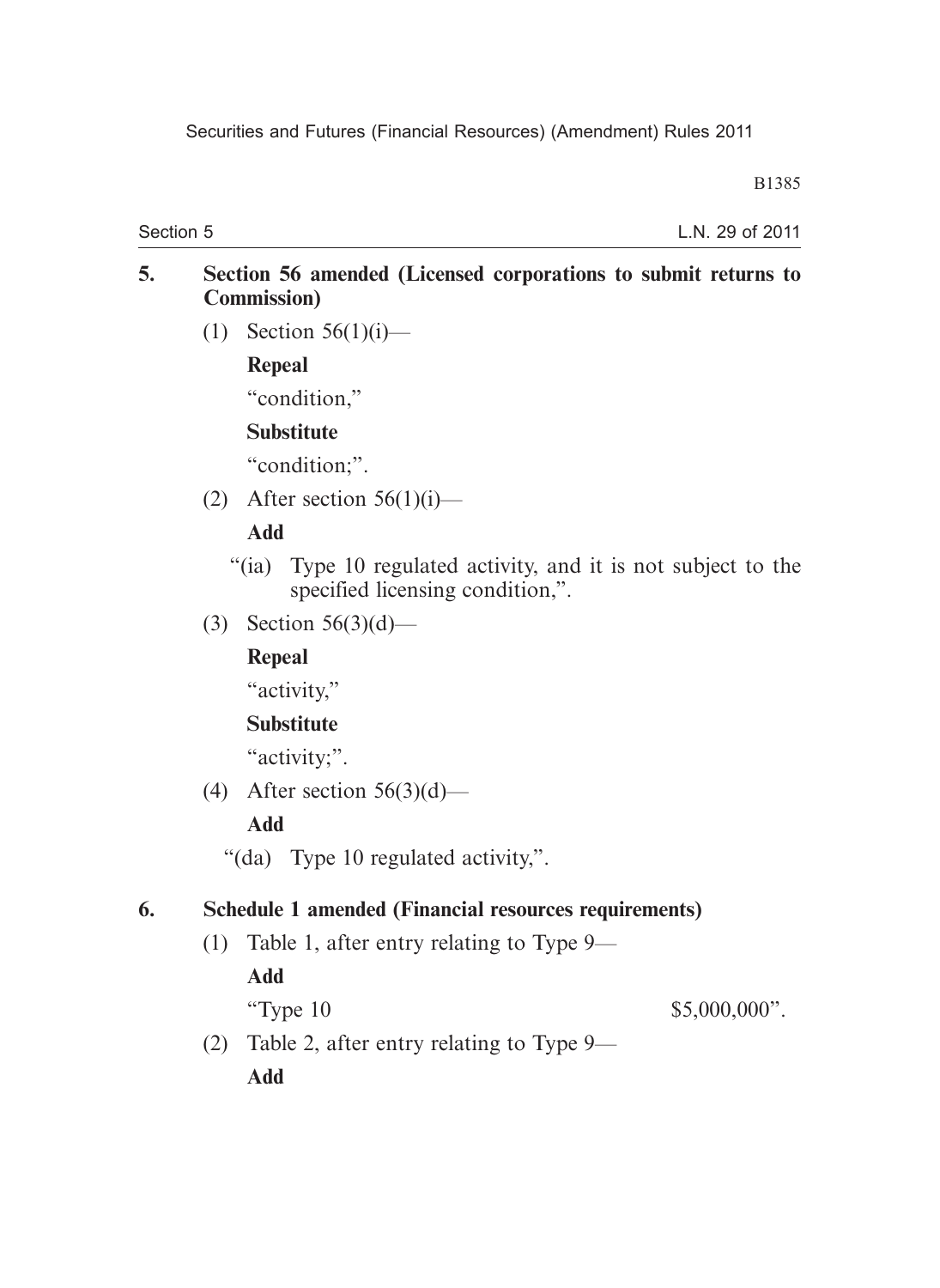| Section 6 |     |                                                                                        | L.N. 29 of 2011 |
|-----------|-----|----------------------------------------------------------------------------------------|-----------------|
|           | (a) | "Type $10-$<br>in the case where the licensed<br>corporation in question is subject to | \$100,000       |
|           |     | the specified licensing condition<br>(b) in any other case                             | $$3,000,000$ ". |
|           |     |                                                                                        | Martin WHEATLEY |

Martin WHEATLEY Chief Executive Officer, Securities and Futures Commission

9 February 2011